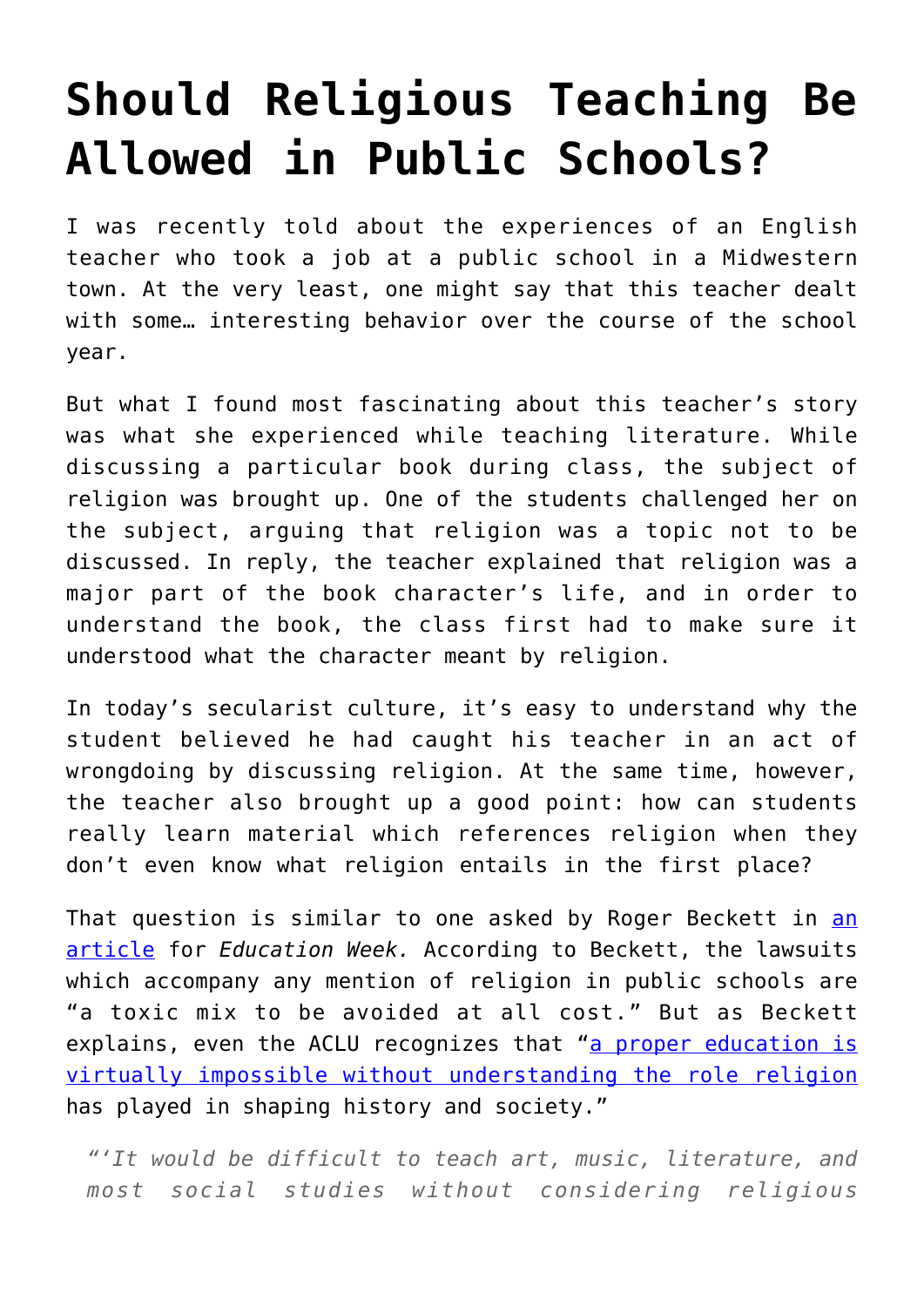*influences,' notes a joint statement on religion in public schools signed by the ACLU and some three dozen other organizations. The statement goes on to acknowledge that educators should objectively teach about the influence of religion on the Pilgrims, persecuted religious minorities, and many crusaders for abolition, women's suffrage, and civil rights."*

In the last several years, particularly during the administration of Barack Obama and now Donald Trump, there have been a number of doomsayers attributing the poor quality of our national leaders and laws to the decline of civics and historical understanding. Considering the above statement by the ACLU, one has to wonder if this decline is partially due to the fact that we've overlooked the role which religion played in the founding and growth of America.

Lest this major role be challenged, we would do well to examine the words of Alexis de Tocqueville in regards to the subject. In 1835 [he noted:](https://www.gutenberg.org/files/815/815-h/815-h.htm)

*"Religion in America takes no direct part in the government of society, but it must nevertheless be regarded as the foremost of the political institutions of that country; for if it does not impart a taste for freedom, it facilitates the use of free institutions. Indeed, it is in this same point of view that the inhabitants of the United States themselves look upon religious belief. I do not know whether all the Americans have a sincere faith in their religion, for who can search the human heart? but I am certain that they hold it to be indispensable to the maintenance of republican institutions. This opinion is not peculiar to a class of citizens or to a party, but it belongs to the whole nation, and to every rank of society."*

If we want to maintain – or even restore – our institutions, do we have to recognize that religion is not a subject to be